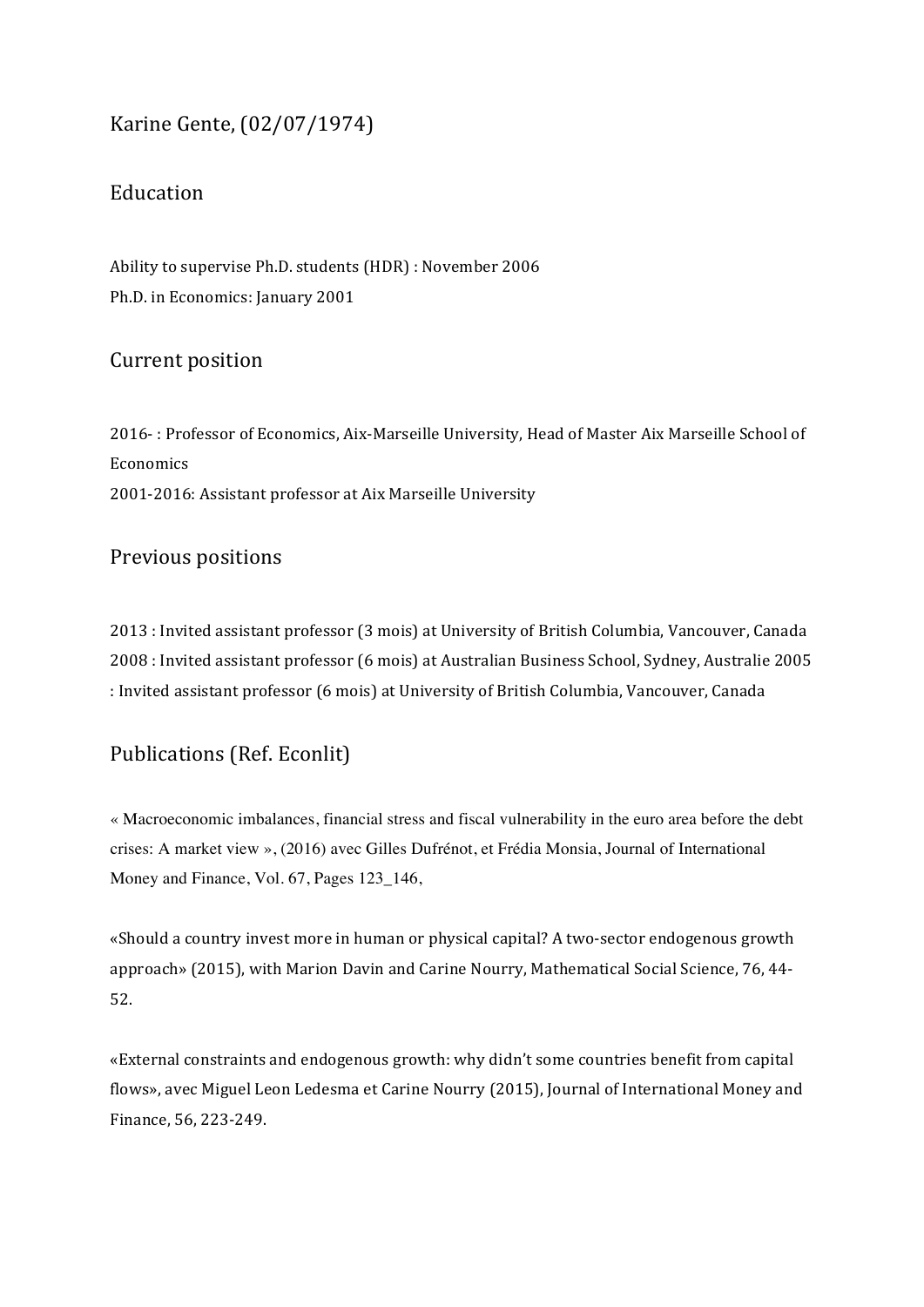«Real exchange rate and productivity with imperfect labour mobility » (2014), with Hong-Thinh Doan, Journal of Macroeconomics, 40, 1-15.

«Social optimum in an OLG Model with paternalistic altruism» (2013), with Marion Davin and Carine Nourry, Economics Bulletin, 32, 4, Pages 3417-3424.

« Real exchange rate and productivity in an OLG model», (2013) Volume 109-110, Pages 259-281, with Hong-Thin Doan, Annales d'Economie et de Statistiques.

« Long-run relationship between international stock prices: further evidence from fractional cointegration tests», (2013) with M. Aloy, M. Boutahar, A. Péguin-Feissolle, Applied Economics, Volume 45, 7/9, Pages 817-828.

« Net foreign assets, productivity and real exchange rates in constrained economies »,  $(2012)$ with Miguel Leon Ledesma and Dimitris Christopoulos, European Economic Review, Volume 56, 295–316. 

« Purchasing power parity and the long memory properties of the real exchange rates: does one size fit all?» (2011) with M. Aloy, M. Boutahar, A. Péguin-Feissolle, Economic Modelling, Volume 28, Pages 1279-1290.

«Fractional integration and cointegration in stock prices and exchange rates» (2010), with M. Aloy, M. Boutahar, A. Péguin-Feissolle, Economics Bulletin, Volume 30, Issue 1, Pages 115-129.

«The role of demography in the long-run Yen/USD real exchange rate appreciation» (2009), with Marcel Aloy, Journal of Macroeconomics, Volume 31, Issue 4, Pages 654-667.

« The Balassa-Samuelson effect in a developing country » (2006), Review of Development Economics, Volume 10, Issue 4, Pages 683-699.

« Does the world real interest rate affect the real exchange rate? The South East Asian experience» (2006), with Miguel Leon Ledesma, Journal of International Trade and Economic Development, Volume 15, Issue 4.

« La transition démographique au cours du développement explique-t-elle l'appréciation du taux de change  $r$ éel ? » (2001), Revue Economique, Volume 52, Issue 3, Pages 531-539.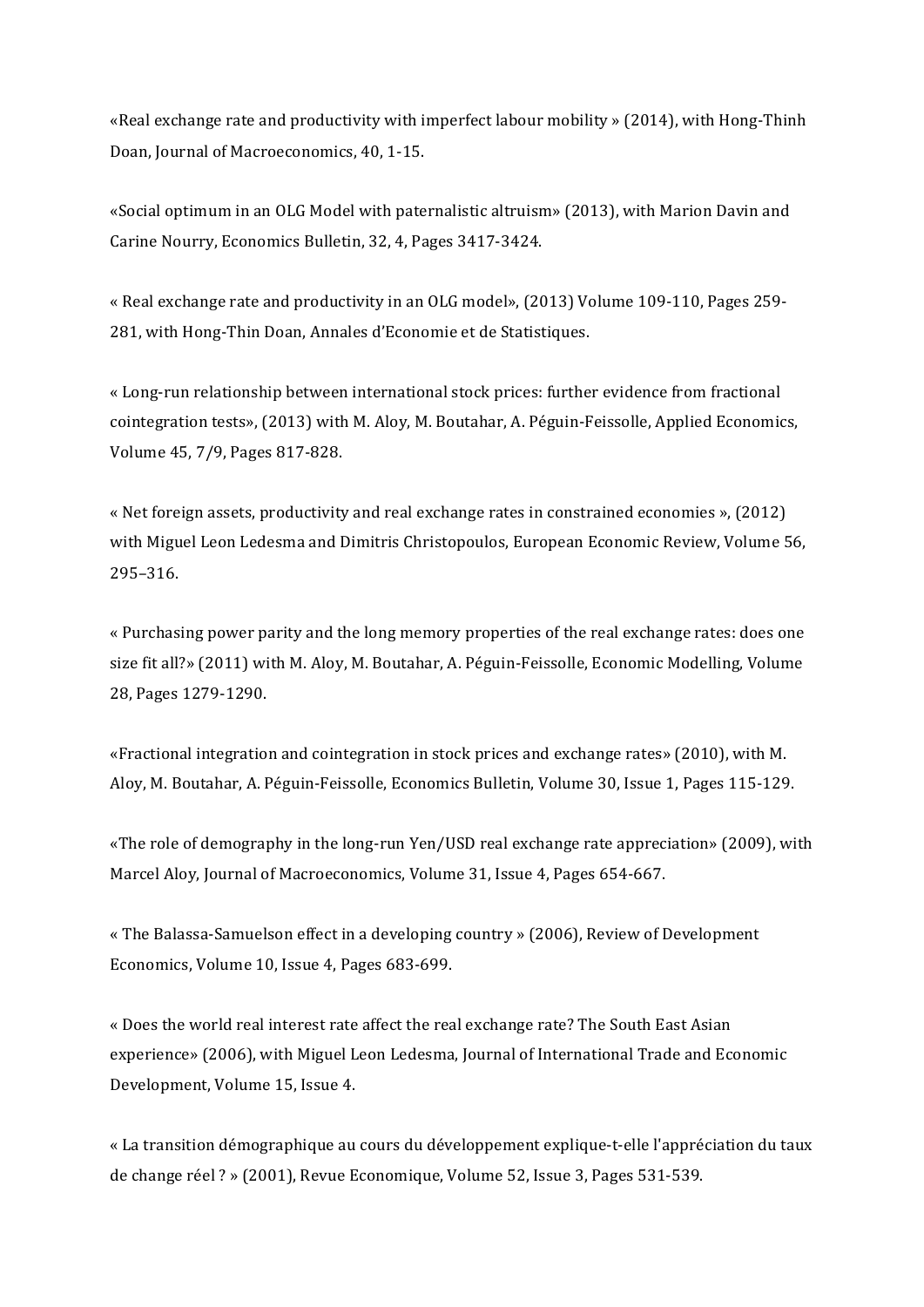« Taux d'intérêt et taux de change réel dans un modèle à horizons finis » (2000), Louvain Economic Review, Volume 66, Issue 4, Pages 439-462.

#### Work in progress

« Undervaluation, social optimum and growth, with Carine Nourry and Miguel Leon Ledesma, mimeo.

« Inequalities and real exchange rates » with Marcel Aloy and Carine Nourry, mimeo.

#### Conferences

ASSET conference (Grenade 2015), Workshop Macroeconomic Dynamics Lisbonne (Mai 2015), GDRE Lyon 2014, INFER Workshop, Bordeaux 2014, Bilbao, ASSET conférence (November, 2013), T2M Nantes (March, 2012), Capital flows, real exchange rates and growth in the global economy: a new context for macroeconomic policies, workshop July 2012 (Aix en Provence), OLG days 2012 (Marseille)

Workshop « Economic growth and financial crisis, Aix en Provence, March 2011, SAET Conference 2011 (Faro), ASSET Conference 2010 (Alicante), INFER Meeting Coimbra 2007, 4th International conference on Economic Theory "Indeterminacy and Non-linear Dynamics in Intertemporal Equilibrium Models" (Tokyo) February 2007 Training workshop, Introduction to Computable General Equilibrium Modeling with GAMS and MPS/GE, Kiel (Germany), January 2007. Théories et Méthodes de la Macroéconomie (T2M) 2000 (Paris), 2002 (Evry), 2004 (Orléans), 2006 (Toulouse), 2011 (Montréal), 2012 (Nantes), Global Finance Conference 2005 (Dublin), Congrès annuel de l'Association Française de Sciences Economiques(AFSE): 2000 (Paris), Congrès annuel de l'European Economic Association 2002 (Venise), 2004 (Madrid), Congrès annuel de la Royal Economic Society 2001 (Warwick), Congrès annuel de la Western Economic Association International 2000 (Vancouver) Journées Générations Imbriquées Mars 1999, Octobre 2008. Other Scientific Activities

## Referee for:

Journal of Development Economics, Economics Bulletin, Economic Analysis and Policy, North